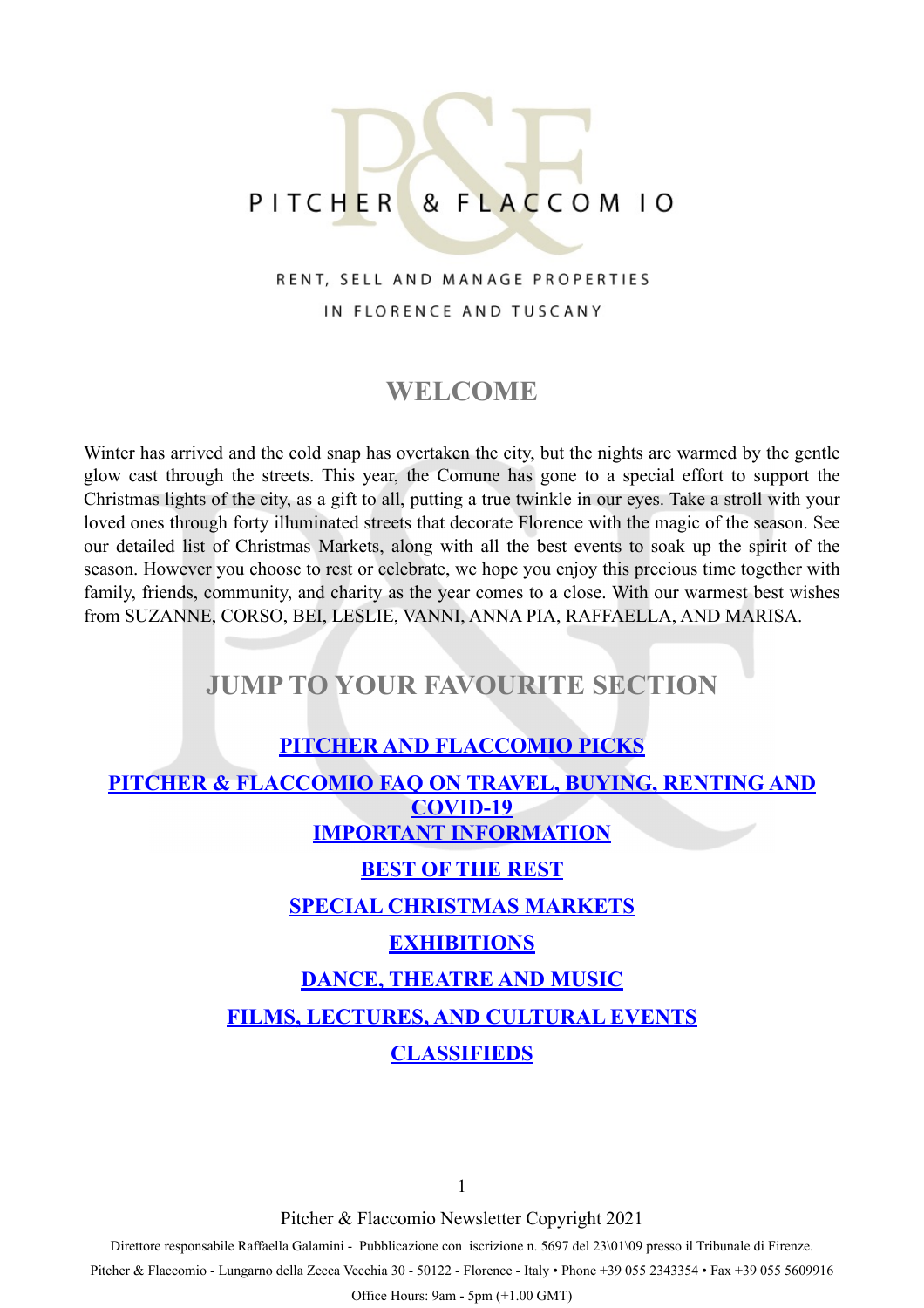## <span id="page-1-0"></span>**PITCHER & FLACCOMIO PICKS FOR DECEMBER**

#### **BEST EVENT: "F-LIGHT YOUR MIND": THE FESTIVAL OF LIGHT THAT ILLUMINATES FLORENCE, December 8 to January 9**

From December the 8th to January 9th Florentines and tourists will be invited to take part in a light journey, an imaginary trip from the city's squares to the celestial vault. After the great success of the last editions, Florence is preparing to light up with "F-Light": the Florence Light Festival will shed new light on the monuments and squares of the city. The event will offer video-mapping, projections, light games, artistic installations, educational activities, special visits to museums, shows and cultural meetings. As usual, many spaces of the city will be involved: on all Ponte Vecchio, Palazzo Vecchio, Palazzo Medici Riccardi, Piazza Santa Maria Novella and the Oltrarno, with particular attention to the Towers and the city gates and the neighborhoods outside the historic center. [Website.](https://www.flightfirenze.it)

#### **BEST MARKET: MERCATO TEDESCO DI NATALE OPENS THE CHRISTMAS SEASON, November 20 - December 19**

Hot mulled wine, great beer and a salty, smoky wurstel – all can be found in Piazza Santa Croce starting at the end of November, at the Mercato Tedesco di Natale (German Christmas Market). Traditional German food and craft products fill the square, there are also seventeen other countries represented in over fifty stands. A small Christmas village of charming wooden huts, with open areas of tables and chairs where you can sit and enjoy some of the rich German food on offer. Don't forget to try the apple strudel and the hot mulled wine! Open daily from 10am - 10pm.

#### **BEST P&F RENTAL: A VERY ATTRACTIVE APARTMENT IN AN INTERESTING, LEFT-BANK STYLE LOCATION**

Via Romana is a long narrow street on the south side of the river. It commences at Piazza Pitti and terminates at the Porta Romana, one of the gates to the historic city. This gate and street were given the same name as they were the direction one took to go to Rome. The river Arno is about a 20 minutes walk from the apartment, as is the famous Ponte Vecchio. Piazza Santo Spirito, featuring Brunelleschi`s beautiful Church of the same name,



and a daily food and clothing market are approx. 15 minutes away. Via Romana is lined with shops,

2

Pitcher & Flaccomio Newsletter Copyright 2021

Direttore responsabile Raffaella Galamini - Pubblicazione con iscrizione n. 5697 del 23\01\09 presso il Tribunale di Firenze.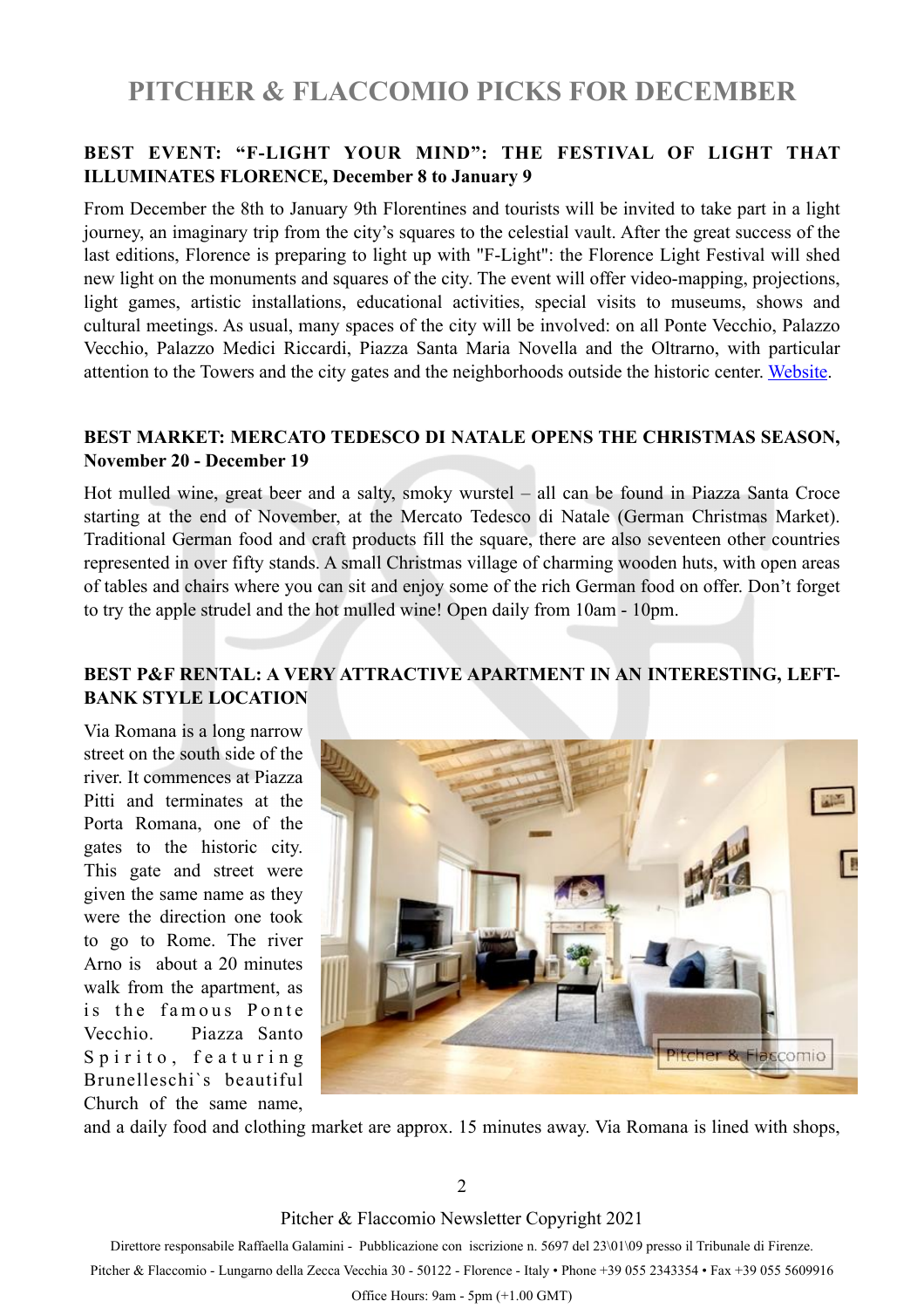bars and restaurants. More photos and information [here.](https://pitcherflaccomio.com/property/1582/)

#### **BEST TRADITION: THE IMMACULATE CONCEPTION, CHRISTMAS, AND SANTO STEFANO FEATURING THE DUOMO CHRISTMAS TREE AND NATIVITY SCENE, December 8**

December 8 in Italy is a national holiday that celebrates the Immaculate Conception. This day of festivity unofficially starts the countdown to Christmas as many Italian families traditionally use this day to set up and decorate their Christmas tree and Nativity scene in their homes. On December 8 in Florence's historic centre the large Christmas tree is set up in Piazza del Duomo. The lighting of the Christmas tree is accompanied by an official public ceremony with the participation of Florence's Mayor. Also in Piazza del Duomo, the impressive Nativity Scene is built in the front and left of the Cathedral of Santa Maria del Fiore. The Nativity has life-sized beautiful statues made in terracotta by an artisan of Impruneta. Both the Christmas tree and the Nativity scene are up until January 6, the day of Epiphany. In the Cathedral of Florence, the traditional Christmas Eve Mass is celebrated by the Cardinal of Florence at midnight (Vigil prayers start at 11pm). On Christmas morning, the Mass is celebrated at 10:30am, in conjunction with the Pope's blessing in Rome.

#### **BEST FESTIVAL: RIVER TO RIVER 2021, THE 21ST INDIAN FILM FESTIVAL, December 3-8**

From 3 to 8 December 2021, the Cinema La Compagnia hosts the Festival which aims to showcase the best of the most recent Indian cinema, with a 360 degree vision from and about India, along with special homages devoted to filmmakers of the past and to actors, as well as focusses on specific themes. In addition to many feature films and short films, the program includes also thematic meetings and appointments with international guests. The films will be also available on line on Più Compagnia. Complete program on th[e website](https://www.rivertoriver.it/edizione-festival-2021/?lang=en)

#### **BEST EXHIBITION: THE CHRISTMAS LIGHTS OF FLORENCE ILLUMINATING MORE STREETS THAN EVER BEFORE, THANKS TO THE COMUNE**

It will be a bright Christmas this year in Florence! Walk in the streets and take in the beauty of illuminated Florence, totally for free. "There will be 40 illuminated streets thanks to the large participation in the call published by the City. "We are very happy with the participation in the call: we want an illuminated Christmas." the Councillor for Commerce and Productive Activities Federico Gianassi commented. This year, Palazzo Vecchio provided an allocation of 192 thousand euros (last year they allocated 120,000 euros). The total applications received were 40, more than last year when they were 27 (in 2019 they were 19): a very high participation, higher than in the past, indicating the willingness of the whole city to move beyond the difficult period experienced in the last two years." ([firenzetoday.it\)](http://firenzetoday.it)

#### **BEST DINING OUT: THE UNMISSABLE TRATTORIA DA BURDE, WINNER OF TRE GAMBERI FROM THE GAMBERO ROSSO CULINARY AWARDS, 2021**

([firenzemadeintuscany.com](http://firenzemadeintuscany.com)) "A culinary crossing point for those who live in Florence or go there, in a Via Pistoiese far from the historic center of the city, a meal at Burde means eating Tuscany. In a

3

Pitcher & Flaccomio Newsletter Copyright 2021

Direttore responsabile Raffaella Galamini - Pubblicazione con iscrizione n. 5697 del 23\01\09 presso il Tribunale di Firenze.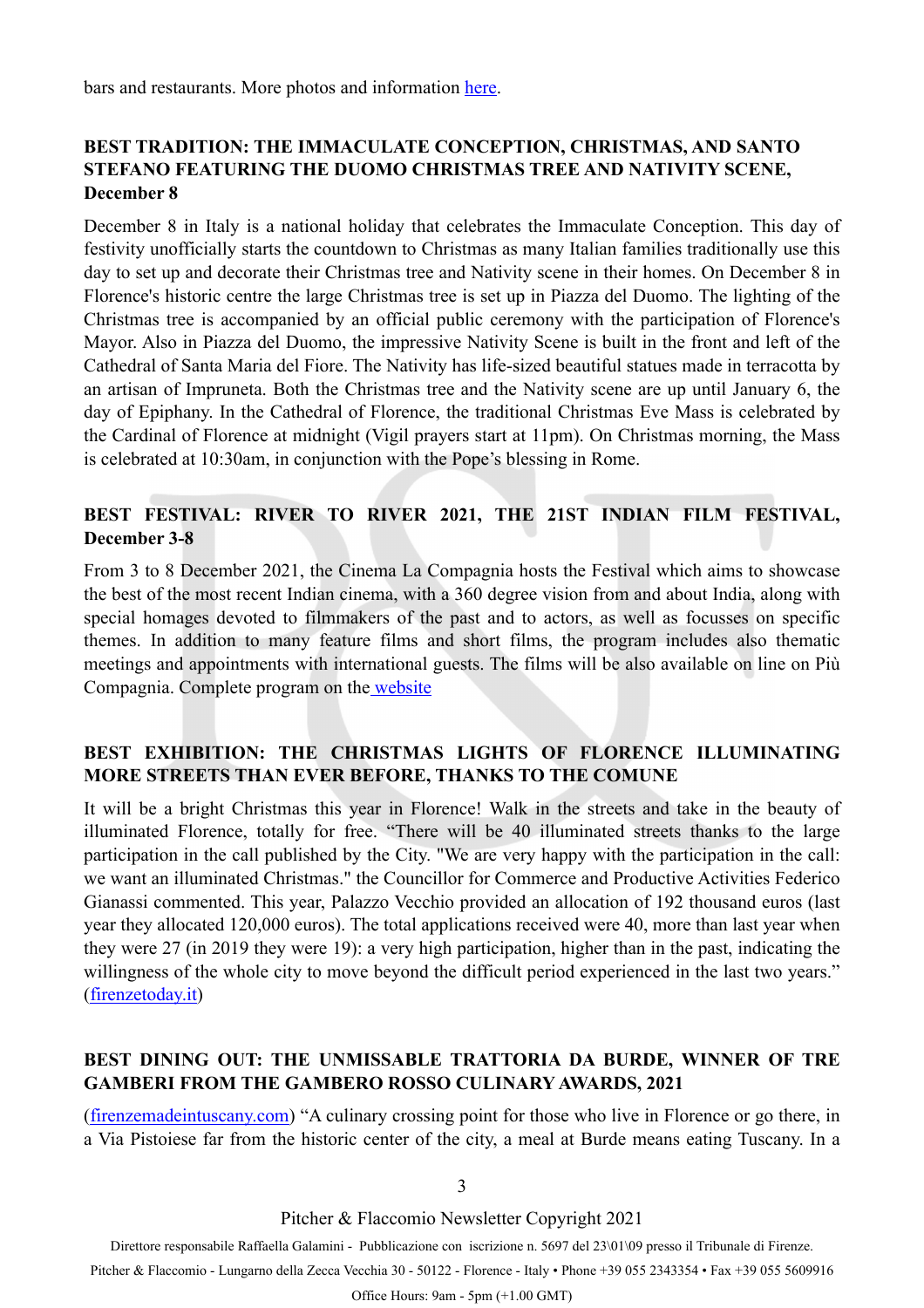homey but elegant environment, you can taste cacciucco, Livorno-style cod, Acquacotta alla Maremmana, pasta and beans, spelled, soups, pasta seasoned with the exquisite 'escaped ragù', the stew, the stew, the medieval pie of leeks, roasts, boiled meats and steak. A must."

Opened at the beginning of the 20C as a grocer's shop and trattoria, this historic restaurant is a long way off the usual tourist trail. The two brothers who now run Da Burde have kept everything as it was, with cured hams on sale and a bar selling tobacco. [See the menu here](http://www.vinodaburde.com/il-nostro-menu/).

## **PITCHER & FLACCOMIO FAQ ON TRAVEL, BUYING, RENTING AND COVID-19**

In these uncertain times during the Covid-19 pandemic, we would like to offer you a brief FAQ file regarding travel and renting in Tuscany, and what we can do to help you have a better and safer stay in your rental property. We think one of the biggest expectations of our clients will be safety. You will expect to enter a property, whether it be for a night or a month or a year, that is not only clean but possibly also sanitized prior to being occupied. This major concern is something we are planning for so that we may offer with confidence any apartment, house or villa that Pitcher & Flaccomio represents. You can find out more in our FAQ page.

#### [https://www.pitcherflaccomio.com/pdf/FAQCOVID-19\\_en.pdf](https://www.pitcherflaccomio.com/pdf/FAQCOVID-19_en.pdf)

Please consider the items under what we can do to help you as "suggestions", since we are a Real Estate company and not an official health institution nor doctors.

## <span id="page-3-0"></span>**IMPORTANT INFORMATION**

#### **ANTI-COVID VACCINATION PROGRAM**

Tuscany is well into its booster shot program for the winter season. For a list of vaccination centers in Tuscany, [click here.](https://www.regione.toscana.it/-/dove-vaccinarsi) Reservations continue to be accepted on the [Region of Tuscany's website](https://prenotavaccino.sanita.toscana.it/%23/home), with quick, direct access at the centers. For those still having their first shots, you can book on the main portal. The vaccine is also open to those who are not registered with the national health service, and you can make a special request for your own doctor to vaccinate you rather than going to a centre. You can find the online portal for making a vaccination appointment [here](https://prenotavaccino.sanita.toscana.it/%23/home).

#### **THE GREEN PASS**

You require a Green Pass in order to visit Italy from another country or to visit Tuscany from another region of Italy using public transport. he green pass shows proof of Vaccination, Recent Negative Test (last 48 hours), or that you have had Covid in the previous six months. The current rules for accessibility to public spaces with the Green Pass for Tuscany can be found at the Regione Toscana website [here.](https://www.regione.toscana.it/-/certificato-verde-covid-19) In Italy, you must show your Green Pass to access most non-essential services such as restaurants, events, wellness centres, pools, gyms, theatres, museums and cinemas, and it is now required in all work environments, whether public or private.

Visit [www.dgc.gov.it/web](http://www.dgc.gov.it/web/) to obtain the EU Digital COVID Certificate.

#### 4

Pitcher & Flaccomio Newsletter Copyright 2021

Direttore responsabile Raffaella Galamini - Pubblicazione con iscrizione n. 5697 del 23\01\09 presso il Tribunale di Firenze.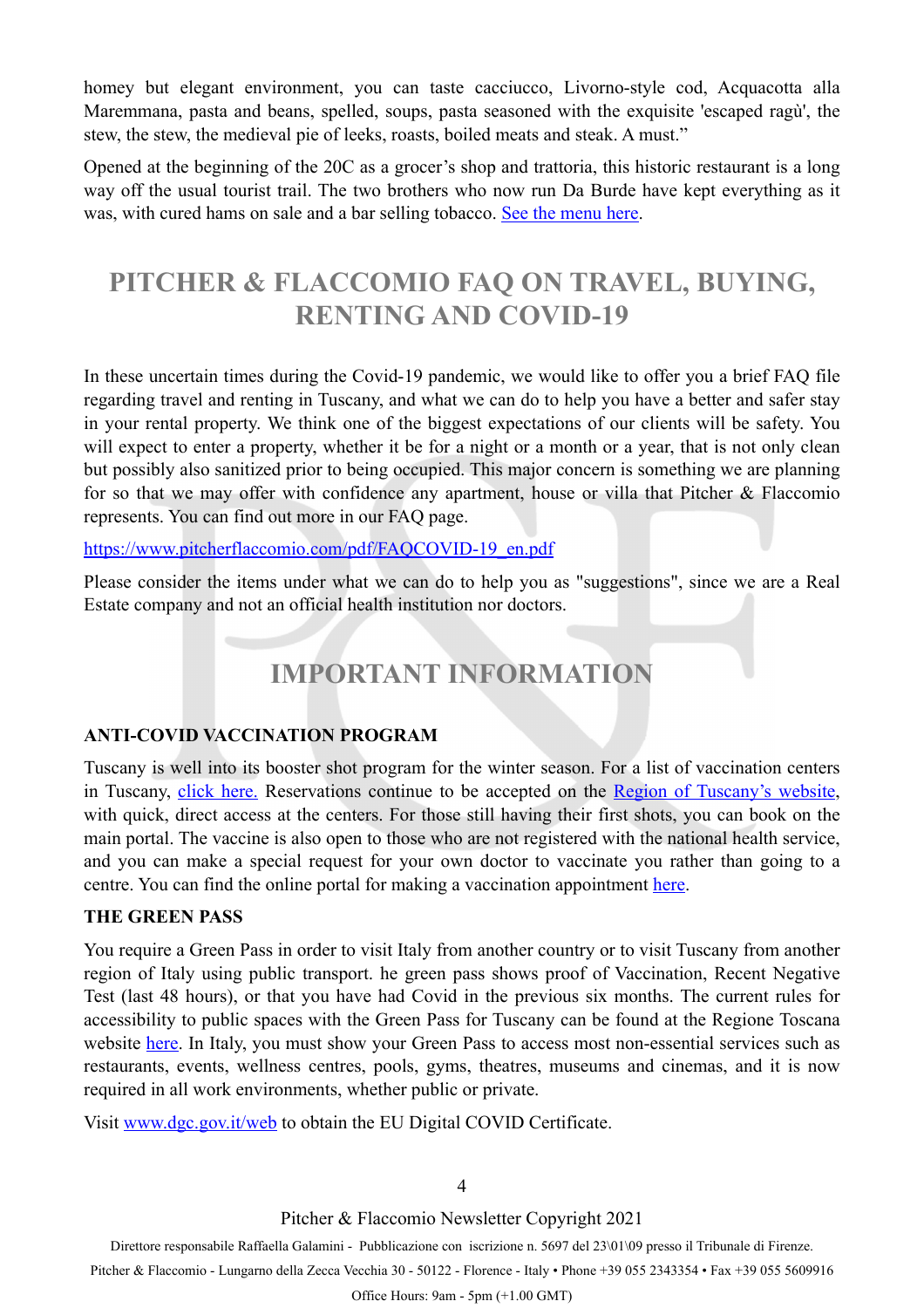#### **WHERE SHOULD I BE CHECKING FOR ACCURATE NEWS AND INFORMATION?**

Italian Government Website: [www.governo.it](http://www.governo.it)

Italian Ministry of Health: [www.salute.gov.it](http://www.salute.gov.it/?fbclid=IwAR37pZhesC9o9nGmkzkeY2CGYt-hSECzU72KRLH8WRUgJwTd85mD2KS_mvg)

Regione Toscana:<https://www.regione.toscana.it/>

Coronavirus Page at the Ministry of Health: [http://www.salute.gov.it/portale/nuovocoronavirus/](http://www.salute.gov.it/portale/nuovocoronavirus/dettaglioContenutiNuovoCoronavirus.jsp?lingua=italiano&id=5351&area=nuovoCoronavirus&menu=vuoto)

Ministry of Health Information In English: [http://www.salute.gov.it/portale/nuovocoronavirus/](http://www.salute.gov.it/portale/nuovocoronavirus/homeNuovoCoronavirus.jsp?lingua=english) [homeNuovoCoronavirus.jsp?lingua=english](http://www.salute.gov.it/portale/nuovocoronavirus/homeNuovoCoronavirus.jsp?lingua=english)

#### **Tuscany Specific:**

- Official **[coronavirus updates](https://www.regione.toscana.it/-/coronavirus)** for Tuscany
- Latest [regional ordinances](https://www.regione.toscana.it/-/ordinanze-della-regione-toscana)
- Tuscany region on **[Facebook](https://www.facebook.com/regionetoscana.paginaufficiale/)** and **[Twitter](https://twitter.com/regionetoscana)**
- Regional coronavirus helpline: 055 438 5850

## <span id="page-4-0"></span>**BEST OF THE REST**

#### **NEW YEARS EVE CONCERT AT THE TEATRO DEL MAGGIO MUSICALE, December 31**

After the important symphonic choral concert conducted by maestro Zubin Mehta with Ludwig van Beethoven's Eighth and Ninth symphony that solemnly sign the end of the year and greet the 2022 with the "Ode to Joy", the Maggio offers to the audience a rich program for New Year's Eve in the spaces of the Theater. A sophisticated gala dinner, entertainment, fireworks, and a toast at midnight and then continue with diffused music to have fun in a refined and elegant atmosphere. [Website](https://www.maggiofiorentino.com/en/events/concerto-di-fine-anno-3).

#### **THE 2021 GUIDE FOR UNIQUE ARTISAN-MADE GIFTS FROM FLORENCE, CURATED BY CREATIVE PEOPLE IN FLORENCE**

With the holiday season on the horizon, it's the perfect time to start thinking about finding the right gift for everyone on your list, especially when shopping for handmade items. One of the joys of buying from a local artisan is knowing that each piece is unique–and maybe even customized just for your lucky loved ones. Take a look at our first round-up of artisan-made gifts from Florence. From jewelry and fashion to original artworks and home decor, you will surely find something special. Contact the artisans directly to find out about special styles, modifications, or personalized touches just for you, or swing by their workshops to get a closer look. See the list - so big we had to share it in two parts - starting [here](https://creativepeopleinflorence.com/2021/11/15/handmade-holiday-gifts-from-florence/)!

#### **THE HOUSE OF GUCCI OPENS AT THE ODEON CINEMA, December 15**

Wednesday, December 15 (9 pm) at the Odeon the premiere of the most anticipated and discussed film of the year, HOUSE OF GUCCI by Ridley Scott, starring Lady Gaga and Adam Driver, joined

5

Pitcher & Flaccomio Newsletter Copyright 2021

Direttore responsabile Raffaella Galamini - Pubblicazione con iscrizione n. 5697 del 23\01\09 presso il Tribunale di Firenze.

Pitcher & Flaccomio - Lungarno della Zecca Vecchia 30 - 50122 - Florence - Italy • Phone +39 055 2343354 • Fax +39 055 5609916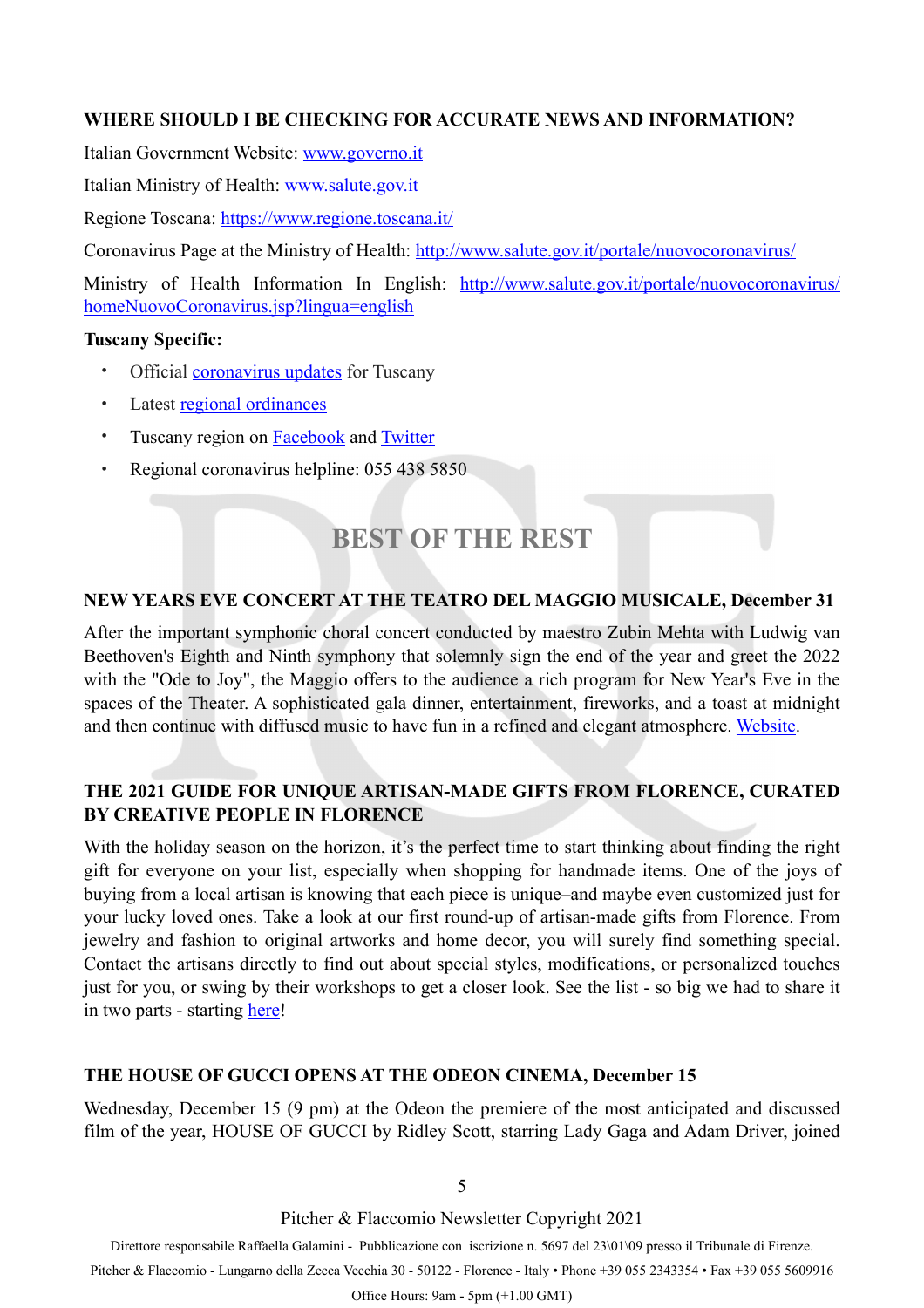by a stellar cast (Al Pacino, Jeremy Irons, Jared Leto, Salma Hayek). The film follows the tumultuous events of the famous Gucci family and the murder of the founder's grandson, Florentine Guccio Gucci. Lady Gaga stars as Patrizia Reggiani, the ex-wife of Maurizio Gucci, played by Adam Driver, who was tried and convicted of arranging the death of her ex-husband. The woman spent 18 years in prison and only got out in 2016. [Book tickets here](http://www.odeonfirenze.com/15-dicembre-anteprima-house-of-gucci/).

#### **18TH FESTIVAL DEL CONTEMPOART ENSEMBLE AT MANIFATTURA TABACCHI**

The Festival provides innovative contemporary music programming to enhance young artists and respond to the needs of new audiences, with particular attention to new generations, thanks to multidisciplinary proposals and the contamination of genres traveling back and forth in time. Space is given to important anniversaries and tributes such as Nicola Sani for his 60th birthday, Ivan Vandor, Ennio Morricone and Franco Battiato recently deceased, 200 years since the birth of Charles Baudelaire, and 700 years since the death of Dante. Important conversations are presented to give food for thought and greater knowledge and inspiration, held by important critics, musicologists and artists such as Daniele Spini, Alberto Batisti, Nicola Sani, Marco Quagliarini and Davide Sodini. **[Website](https://contempoartensemble.com/eventi/festival/playout-2021/)** 

#### **SARAH WINMAN, AUTHOR OF STILL LIFE, IN CONVERSATION AT THE BRITISH INSTITUTE, December 2**

Sarah Winman, award winning actress and bestseller novelist, will be with us for this special event at the Library. **At 17:30** (CET) Simon Gammell will chair a session for people who have read Still Life to discuss it direct with the author, Sarah Winman. The ultimate Book Club experience! A**t 18:30 (**CET) Kamin Mohammadi (author of Bella Figura) will talk to Sarah about her life and her work. Live at the Library and online. Registration required. [Find out more](https://www.britishinstitute.it/en/news-events/events/other-events-at-the-british-institute-of-florence/544/meet-the-author-sarah-winman?https://www.britishinstitute.it/en/?utm_source=newsletter).

#### **SPEAKEASY MULTILINGUAL, Every Wednesday night**

Come to meet new people, see old friends, practice your languages, and enjoy new locations. Members enjoy discounts on all the events, that include the weekly Wednesday night Speakeasy, as well as special events like walking tours, art studio visits, and other cultural activities. A fantastic way to open up your social life in Florence. [See the website.](https://www.meetup.com/Speakeasy-English-Firenze/)

### <span id="page-5-0"></span>**SPECIAL CHRISTMAS MARKETS**

#### **Mercatino in a Palazzo: "Natale per file" kicks off at the Palazzo Corsini from December 9-12**

One of the most treasured events of the December calendar, the traditional Christmas Charity Market organised by FILE (Fondazione Italiana di Leniterapia Onlus), a Florentine non-profit organisation committed to providing assistance to seriously ill patients and their families, is back. This is a fundraising, social and aggregative event that combines the value of solidarity with the possibility of giving a special gift to loved ones. You'll find gourmet products and gift ideas, with proceeds going toward the non-profit organisation FILE's palliative care support. There will be over 60 exhibitors, including big brands and boutique artisans, with clothing for men, women, children, design items,

Pitcher & Flaccomio Newsletter Copyright 2021

Direttore responsabile Raffaella Galamini - Pubblicazione con iscrizione n. 5697 del 23\01\09 presso il Tribunale di Firenze.

Pitcher & Flaccomio - Lungarno della Zecca Vecchia 30 - 50122 - Florence - Italy • Phone +39 055 2343354 • Fax +39 055 5609916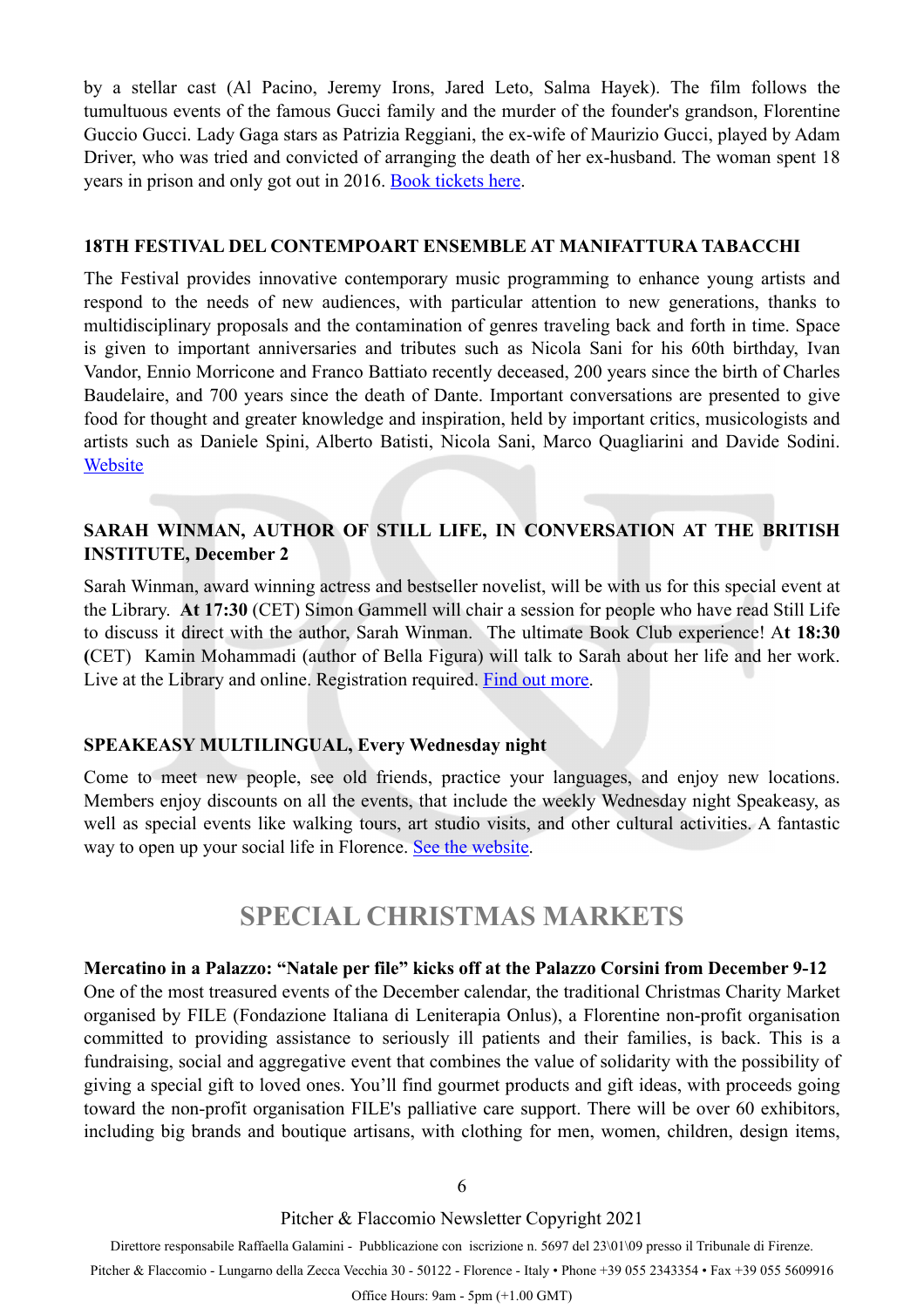household linen, modern objects, jewellery, perfume, cosmetics, wine and food products, books, toys, and many other curiosities. 10am-7pm, Palazzo Corsini, Lungarno Corsini 8. Green Pass required to access the market. [Website](https://www.leniterapia.it/eventi/nataleperfile/).

#### **The Croce Rossa Italiana Christmas Market, Dates to be confirmed**

The 2021 edition of the Christmas market will be held at the historic headquarters of the Florence Committee of the Italian Red Cross, at Palazzo Capponi, (with entrance also from Via Borgo san Frediano 12). Organised by the Florence women's committee of the Italian Red Cross, and open each day between 10.30-18.30. Enjoy free entry and browse the vintage, antiques, clothing, gifts, jewellery and curiosities. Located at: Lungarno Soderini, 11

#### **Gran Bazar Christmas Market at the Student Hotel, December 11 and 12**

Back to re-establish old traditions, the Christmas edition of Gran Bazar is back in town at The Student Hotel! The perfect weekend to look for your gifts among Vintage, Handmade, Design, Vinyls, Illustrations, Collectibles and much more. We can't wait to bring the magic atmosphere of our Christmas market to the new Student Hotel. A market show of fashion design, accessories, vintage, ceramics, small jewels, illustrations, natural cosmetics, floral concussions. There is also a barber shop, DJ set, and food area. SO much fun! 11:00-21:00 Saturday and Sunday, V.le Spartaco Lavagnini, 70-72. Green Pass Required.

#### **Vintage Christmas Market at The Student Hotel, December 5**

Vintage is coming to the Student Hotel with Vintage Christmas Market: a special event in one of the most beloved spaces in Florence. This year get ready to celebrate in a big way, we are waiting for you with the right atmosphere, good food (Student Hotel's special brunch) and many unique gifts to discover in the super selected vintage and craft booths. Let's go on a journey to discover unique items, super vintage of course but also new brands, bags, jewelry, design, photo corner, gift ideas and works of young creatives, with attention to the environment: techniques and materials for recycling and reuse, to live the Holidays in an original and sustainable way! Christmas? It has a decidedly Vintage flavor. And we can't wait to enjoy it together[! Website](https://www.facebook.com/events/407436541096240).

#### **Christmas Fair at the Harold Acton Library, December 10**

All are welcome to the annual Harold Acton Library Christmas Fair. Tea and cakes will be served from 15:00 to 18:00. Books, arts and crafts, homemade goods and refreshments. Join our Raffles and support the Library. Books, handmade gifts, homemade goods, refreshments. Library Gift Vouchers on sale. Join our Raffles and support the Library. Buy 1 ticket for  $\epsilon$ 1 or 6 for  $\epsilon$ 5, you can win:

- A tray of British goods (and Italian wine)
- A beautiful hand crafted box made by Ann Hepper
- A magnum of "AD 1613", a very special Capponi wine

Tickets will be available at the Library front desk.Entrance to the fair is from Lungarno Guicciardini 15, from 15:00-18:00.

7

#### Pitcher & Flaccomio Newsletter Copyright 2021

Direttore responsabile Raffaella Galamini - Pubblicazione con iscrizione n. 5697 del 23\01\09 presso il Tribunale di Firenze.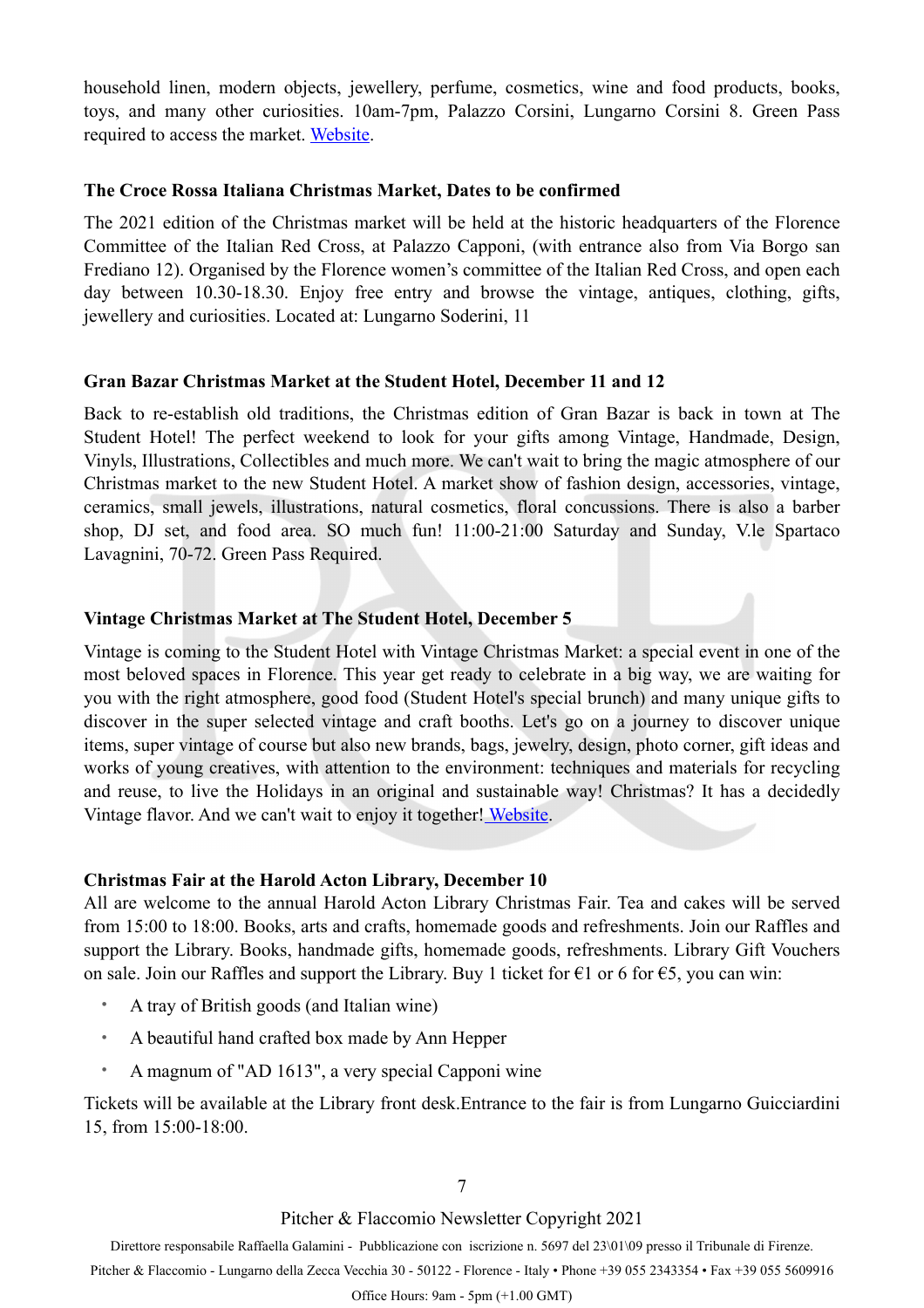#### **Only Usato! Christmas Show at Il Vecchio Conventino Firenze, December 8**

Ready for the Christmas edition of Only Used? In collaboration with Il Conventino Caffè Letterario, here is the XMAS version of our beloved market in the beautiful Cloister of the Convent. As usual, a lot of used and vintage, handmade, music and other strange things as well as the section ONLY HAND MADE with artisans who will exhibit their artifacts! With beautiful food and drinks available, and a DJ set to end the day. 11:00-19:00, Via Giano dela Bella, 20. [Website.](https://www.facebook.com/events/293753535736399)

#### **Curiosando al Mercato", A very special Christmas market in Piazza dei Ciompi, December 23**

"Curiosando al mercato", the initiative promoted by Confesercenti Firenze in Piazza dei Ciompi, is tinged with the colors of Christmas, with a special market just a few days before the holidays. Tuesday, December 23 enjoy stands of handicrafts, small antiques, modern antiques, vintage, jewelry and books take place behind the Loggia del Pesce. For information: phone 055 2036964.

#### **Christmas Advent Outdoor Market at Le Cascine, Sundays in December**

Special Sunday editions of the regular Le Cascine weekly market (usually on a Tuesday), so you can rummage all the treasures and find everything you need. This is truly a market that has everything, and all at the best low prices. Viale Abramo Lincoln, Le Cascine Park from 8.00-18.00 on the last Sundays before Christmas. Tram T1, stop Cascine/Carlo Monni.

#### **Fierucolina di Natale! Christmas Fair with organic and local hand made products in Piazza del Carmine, December 19**

Come and see what Santa and his elves have been creating ready for Christmas! This is the Christmas edition of the special fair that takes place throughout the year on the third Sunday of the month. For Christmas, you'll find your favourite stallholders in Piazza della Carmine for this special Sunday. You can find all kind of stands offering foods, ceramics, hand-knit sweaters, carved wooden toys, and unique gifts, especially if you are shopping for kids. Open from 9.00-19.00

#### **The Creative Factory Market, presented by Associazione Heyart on December 11**

The Creative Factory, a project by the Heyart Association, is a market of hand made products aimed at promoting creativity and youth enterprise. Discover 30 makers from all over Italy, whose common denominators are uniqueness and handmade production. They will present their products in Piazza Ciompi in the district of S. Ambrogio in Florence, home to numerous studios, ateliers, artisan laboratories. In addition to the market, the event is known for its rich program of workshops, workshops and entertainment activities for the public. [Website](https://www.facebook.com/events/227267235887102?acontext=%7B%22event_action_history%22:%5B%7B%22surface%22:%22page%22%7D%5D%7D).

#### **The annual Christmas Fierucola dell'Immacolata in Piazza S.S. Annunziata, December 8**

Another traditional event in the calendar of Florentine Christmas markets is the Fierucola of the Immaculate which brings the stalls of local producers to the historic center. A market for rural crafts, hand-made and zero-kilometer food, as well as voluntary associations. There are often wonderful activities to enjoy. A day to remember! 9.00 am - 7.00 pm in piazza S.S. Annunziata. Free

8

Pitcher & Flaccomio Newsletter Copyright 2021

Direttore responsabile Raffaella Galamini - Pubblicazione con iscrizione n. 5697 del 23\01\09 presso il Tribunale di Firenze.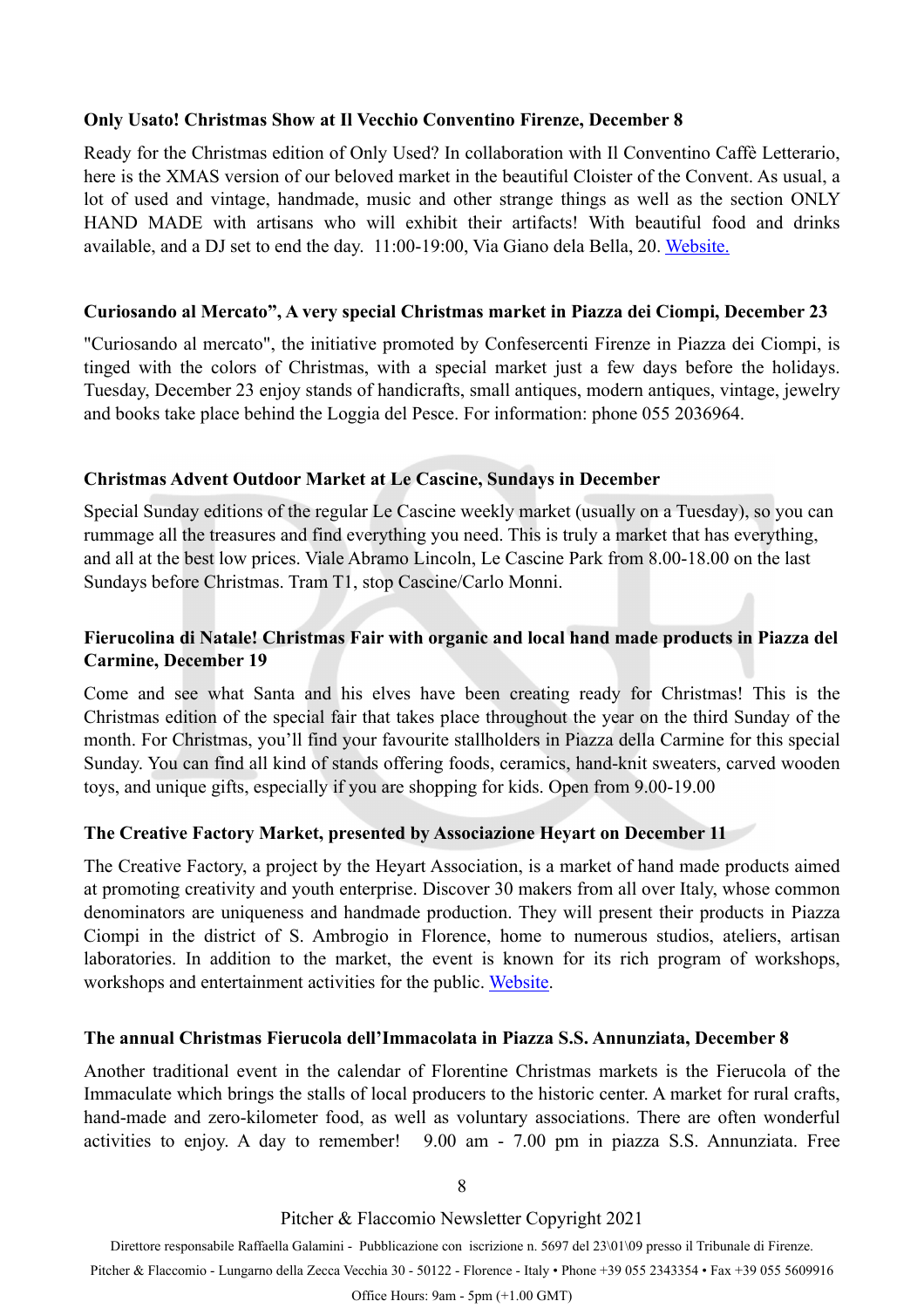admission.

#### **And last, but most definitely not least: The Famous and Favourite Mercato Tedesco di Natale in Santa Croce until December 19**

Hot mulled wine, great beer and a salty, smoky wurstel – all can be found in Piazza Santa Croce starting at the end of November, at the Mercato Tedesco di Natale (German Christmas Market). Traditional German food and craft products fill the square, there are also seventeen other countries represented in over fifty stands. A small Christmas village of charming wooden huts, with open areas of tables and chairs where you can sit and enjoy some of the rich German food on offer. Don't forget to try the apple strudel and the hot mulled wine! Open daily from 10am - 10pm.

### <span id="page-8-0"></span>**EXHIBITIONS**

#### **ALTER EVA: NATURA POTERE CORPO, Until December 12**

(From: [The Florentine Magazine](https://www.theflorentine.net/2021/10/28/best-events-in-florence-this-november-2021/?mc_cid=7bca69592f&mc_eid=45e6e6f394)). The female perspective on natural and social coexistence is reflected on by six Italian women artists: Camilla Alberti, Irene Coppola, Martina Melilli, Margherita Moscardini, Silvia Rosi and Marta Roberti. Mediums vary from sculpture and painting to photography and installations, with weighty political arguments posited alongside nature in various guises. The personal and intimate are often at the centre of the pieces that interrogate the patriarchy, gender roles and power relationships, while also exploring potential futures. Part of the Palazzo Strozzi Future Art programme, the exhibition is produced by the Fondazione Palazzo Strozzi, in collaboration with the IED Firenze Master in Curatorial Practice class of 2020/2021. See more at [www.palazzostrozzi.org.](http://www.palazzostrozzi.org/)

#### **JEFF KOONS PRESENTS SHINE AT PALAZZO STROZZI, Until January 30**

(From: [The Florentine Magazine\)](https://www.theflorentine.net/2021/09/30/jeff-koons-palazzo-strozzi-florence-october-2021-january-2022/) The series of contemporary art exhibitions at Palazzo Strozzi continues with Jeff Koons *Shine.* Works by the renowned and controversial American artist will be on display from October 2 to January 30, 2022 in a major exhibition featuring over 30 of the artist's most celebrated works from the mid-70s through to the present day. The show was developed in close collaboration with the artist, and curated by Arturo Galansino and Joachim Pissario. The iconic pieces are on loan from some of the world's most important collections and museums, coming together in Florence for the dazzling display. [Read more here.](https://www.theflorentine.net/2021/09/30/jeff-koons-palazzo-strozzi-florence-october-2021-january-2022/)

#### **JENNY SAVILLE AT THE MUSEO NOVECENTO, Until February 20**

The city of Florence welcomes one of the greatest living painters and a leading voice on the international art scene, Jenny Saville, who will be the subject of an exhibition project conceived and curated by Sergio Risaliti, Director of the Museo Novecento, in collaboration with some of the city's major museums: Museo di Palazzo Vecchio, Museo dell'Opera del Duomo, Museo degli Innocenti and Museo di Casa Buonarroti. The exhibition represents a unique encounter between the ancient and the contemporary and invites the public to discover the work of Jenny Saville (May 7, 1970, Cambridge) through paintings and drawings from the 1990s and works created specifically for the

9

Pitcher & Flaccomio Newsletter Copyright 2021

Direttore responsabile Raffaella Galamini - Pubblicazione con iscrizione n. 5697 del 23\01\09 presso il Tribunale di Firenze.

Pitcher & Flaccomio - Lungarno della Zecca Vecchia 30 - 50122 - Florence - Italy • Phone +39 055 2343354 • Fax +39 055 5609916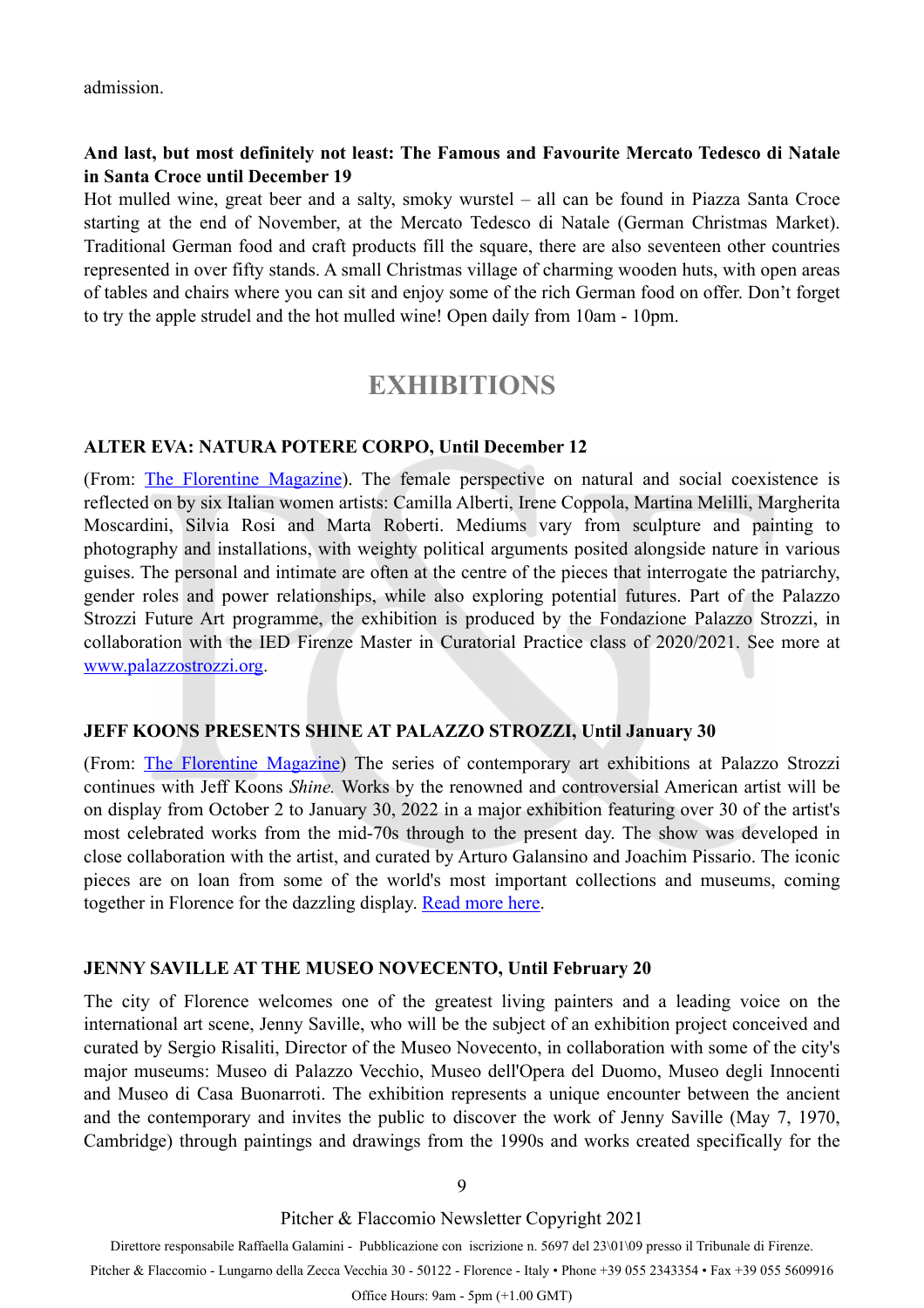exhibition. Saville transcends the boundaries between figurative and abstract, between informal and gestural, succeeding in transfiguring the chronicle into a universal image, a contemporary humanism that puts the figure, be it a body or a face, back at the center of art history, to give an image to the forces that act within and against us. [See the website.](http://www.museonovecento.it/mostre/jenny-saville/)

#### **AMERICAN ART 1961-2001 AT THE PALAZZO STROZZI**

A major exhibition taking a new perspective on the history of contemporary art in the United States. The exhibition brings together an outstanding selection of more than 80 works by 55 artists including Andy Warhol, Mark Rothko, Louise Nevelson, Roy Lichtenstein, Claes Oldenburg, Bruce Nauman, Barbara Kruger, Robert Mapplethorpe, Cindy Sherman, Matthew Barney, Kara Walker and many more, exhibited in Florence through a collaboration with the Walker Art Center in Minneapolis. Exhibiting many formative works for the first time in Italy, the exhibition examines the most important figures and movements that marked the development of American art from the beginning of the Vietnam War until the 9/11 attack. [More information and ticket reservations here.](https://www.palazzostrozzi.org/en/archivio/exhibitions/american-art-1961-2001/)

#### **SILK, ON DISPLAY AT THE SALVATORE FERRAGAMO MUSEUM, Until April 2022**

Seta' celebrates the silk prints of the Salvatore Ferragamo maison of which Fulvia Visconti Ferragamo was the creator and creative soul. Through the history of its founder and the historical archive, the Ferragamo Museum intends to express the continuous relationship between art and fashion, proposing a dialogue between tradition and modernity. The exhibition tour tells the perfect union of fanciful intuitions, and high industrial craftsmanship that is behind the production of a scarf - and any silk print - beyond the infinite inspirations that are at the origin of each design. In the first section the exhibition hosts the 'site specific' installation by Chinese artists Sun yuan & Peng Yu entitled 'Were creatures born celestial?' which exemplify conceptually what fertile ground of encounter and exchange between East and West was the Silk Route. [Website.](https://www.ferragamo.com/museo/en)

## <span id="page-9-0"></span>**DANCE, THEATRE AND MUSIC**

#### **TRADITIONAL CHRISTMAS CONCERT BY ORT, December 24**

On December 24 at 5pm enjoy the traditional Christmas Concert by ORT. The Orchestra Regionale Toscana is back with Nil Venditti, famous conductor and Alina Ibragimova, violin. Music by Rossini, Mendelssohn, Say. A beautiful way to bring in Christmas at Teatro Verdi. [Website.](https://www.teatroverdifirenze.it/en/genere/ort-natale-2021/)

#### **CHRISTMAS CONCERT AT THE BRITISH INSTITUTE, FEATURING THE ST MARK'S CHOIR, December 15**

We are happy to wrap up this season of eventswith our classic Christmas Concert, with music from St Mark's Choir and readings by members of our community. Mulled wine will be served! If you would like to contribute a reading, please write to us at  $\frac{direction( $\omega$ britishinstitute.it$ 

#### **FESTIVAL LA DEMOCRAZIA DEL CORPO, Until December 11**

10

Pitcher & Flaccomio Newsletter Copyright 2021

Direttore responsabile Raffaella Galamini - Pubblicazione con iscrizione n. 5697 del 23\01\09 presso il Tribunale di Firenze.

Pitcher & Flaccomio - Lungarno della Zecca Vecchia 30 - 50122 - Florence - Italy • Phone +39 055 2343354 • Fax +39 055 5609916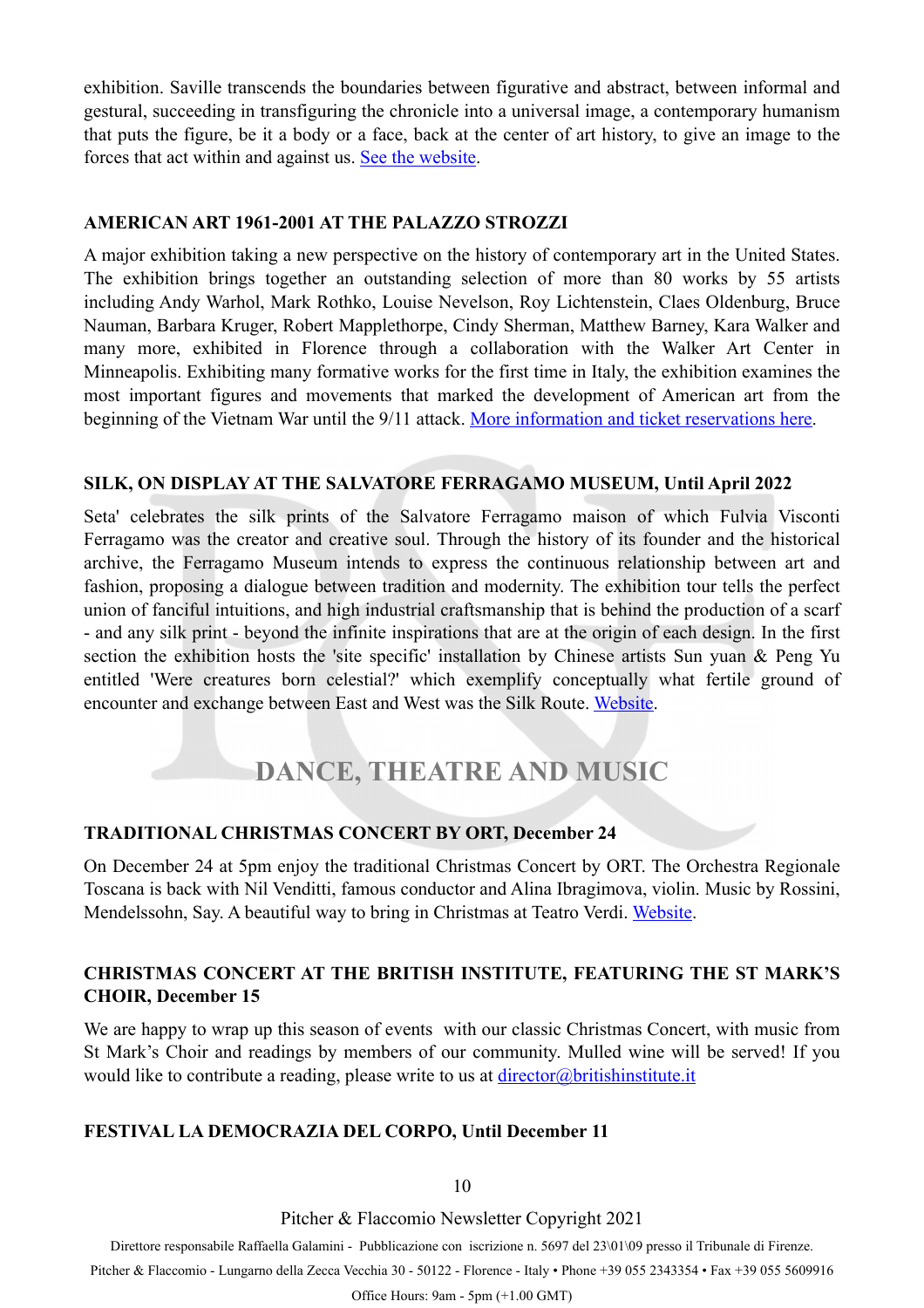The Festival La Democrazia del Corpo by Virgilio Sieni is a program of dance workshops, sitespecific creations and performances for dancers and people of all ages and ability levels. The guest artists represent several generations, fostering encounters between young people and more seasoned maestros. The artists will be: Roberto Zappalà, Fosca, Giuseppe Comuniello, Claudia Castellucci, Jacopo Jenna, Collettivo Mine, Marco D'Agostin, Elisa Biagini. The program will also include some productions by the Compagnia Virgilio Sieni (*Danza cieca, Paradiso, Preistorico, Annusare la terra*) with the aim of generating forms of dialogue with artists through thematic focuses on nature, blindness and the tactile space, and the care and conservation of the environment. Please click here to get the whole [programme](http://www.virgiliosieni.it/la-democrazia-del-corpo-2021-news/).

#### **THE JAZZ CLUB IS OPEN FOR LIVE GROOVES**

One of Florence local's favourite night spots, the Jazz Club has been open since 1979 and hosts live music by the best of Tuscany as well as special guests every weekend. Every Wednesday night is the open Jazz Jam, and Thursdays the Blues Jam, where Tuscany's best local musicians drop in to give it there all, improvising together for a live spectacular. There are also open mic nights and special bands and DJ's programmed to fill up the weekends with the best of live music and dancing. Follow their [Instagram](https://www.instagram.com/jazz_clubfirenze/) for more information.

#### **AMICI DELLA MUSICA FILL THE WINTER NIGHTS WITH WORLD-CLASS CLASSICAL MUSIC**

Founded in 1920, the Amici della Musica di Firenze is one of the oldest and most prestigious concert organisations in Italy. The numerous events take place in the historic and centrally located Teatro della Pergola, on a weekly basis (Saturday afternoons and Sunday evenings), from October to April. The programmes offer everything from chamber music classics to contemporary music (often with world premieres), from pieces for orchestral ensembles to solo pieces, from jazz to traditional music. Don't miss the best of the best as they take to the stage this winter! [See the whole program here.](http://amicimusicafirenze.it/events/)

#### **MAGGIO MUSICALE FIORENTINO CONTINUE WITH THEIR UNMISSABLE SEASON**

The Theatre of the Maggio Musicale Fiorentino owes its name to the prestigious Maggio Musicale Festival, the oldest in Italy, a first that it shares in Europe with the festivals of Salzburg and Bayreuth. Founded in Florence in 1933, the festival quickly became a centre of dissemination of the great European musical culture indicating and proposing new and unconventional ideas, in regards to classical repertoire and contemporary compositions. The Opera and Symphonic seasons, as well as special Touring artists, will fill the nights of December. See what's coming up [here at the website](https://www.maggiofiorentino.com/calendar).

### <span id="page-10-0"></span>**FILMS, LECTURES, AND CULTURAL EVENTS**

#### **LECTURES AND MORE FOR CULTURE LOVERS AT THE BRITISH INSTITUTE**

**The British Institute of Florence** (lungarno Guicciardini 9) host the Wednesday Lectures Series both in person and online via Zoom at 6pm each week. This month enjoy Alexandra Lawrence's talk,

11

Pitcher & Flaccomio Newsletter Copyright 2021

Direttore responsabile Raffaella Galamini - Pubblicazione con iscrizione n. 5697 del 23\01\09 presso il Tribunale di Firenze.

Pitcher & Flaccomio - Lungarno della Zecca Vecchia 30 - 50122 - Florence - Italy • Phone +39 055 2343354 • Fax +39 055 5609916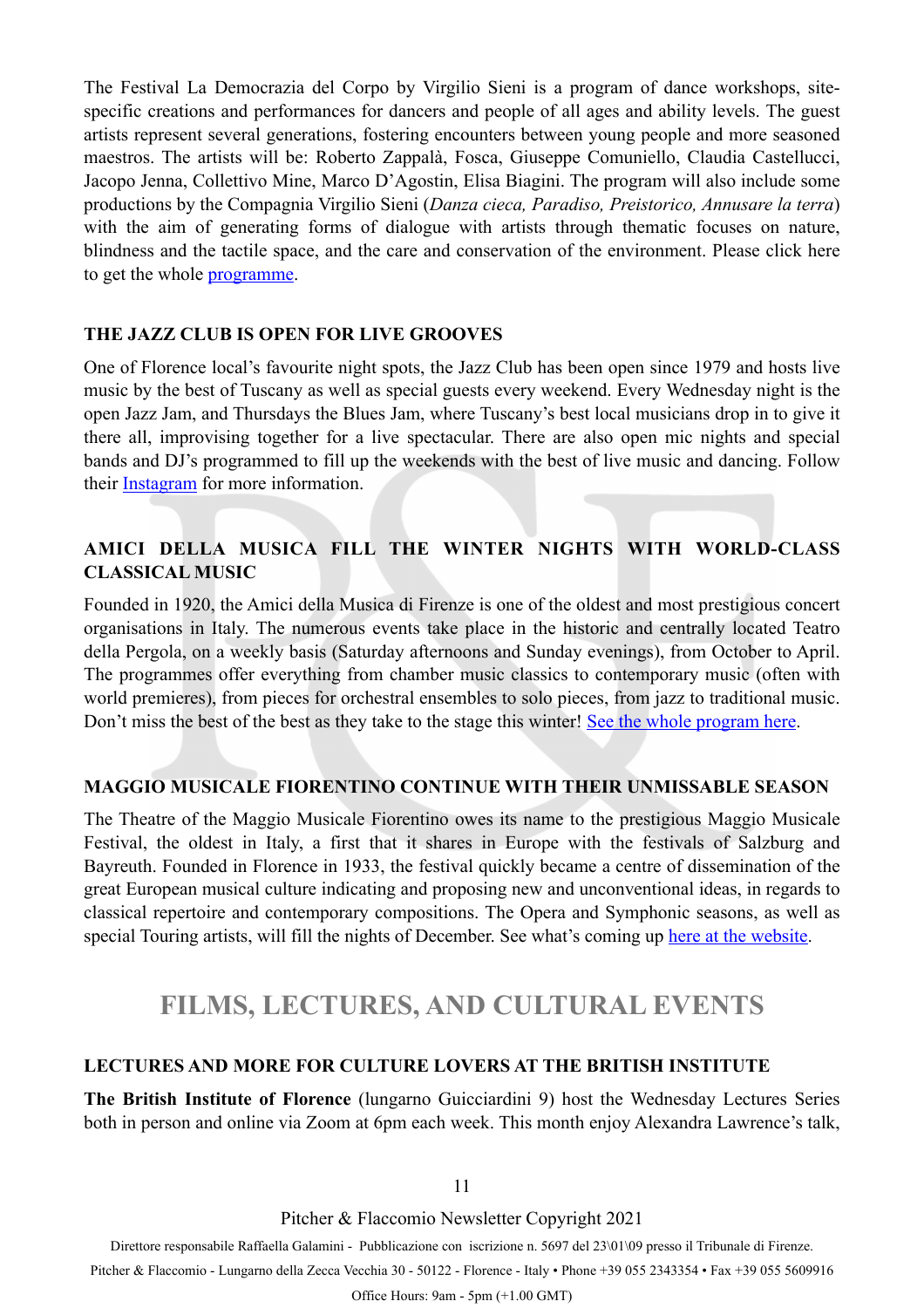"Women in Dante", as well as a special lecture by Laura Llewellyn, Associate Curator of Renaissance Painting at the National Gallery in London, who will be giving a talk on "Gozzoli in Florence". See the website for the [full month's program,](https://www.britishinstitute.it/en/news-events/events) or sign up for their mailing list at the bottom of the events page to get the weekly what's on right in your mailbox!

#### **THE ICONIC ODEON CINEMA PRESENTS ORIGINAL LANGUAGE FILMS**

The stunning Odeon Cinema was opened in 1922, built into the interior of Renaissance treasure, Palazzo Strozzino. The original palazzo design was by Filippo Brunelleschi. This month, Wes Anderson's *The French Dispatch* comes to the big screen. And on December 18th, finally the special premiere of *The House of Gucci***,** starring Lady Gaga herself, opens at the Odeon. Films are shown in English, with Italian subtitles. For the full programme, see [www.odeonfirenze.com](http://www.odeonfirenze.com/).

### **DECEMBER WISHES**

Each year's end is a chance to look back with care at what has past, while also looking ahead to the new year with all its seasons of change to come. We wish you warm nights by the fire or in the warmth of the *trattorie,* savouring the intimacy of the season, and reflecting on love, friendship, and connection of all kinds.

All the best,

The Staff of Pitcher and Flaccomio

*Newsletter written and compiled by Marisa Garreffa. Pitcher & Flaccomio Newsletter: Direttore responsabile Raffaella Galamini - Pubblicazione con iscrizione n. 5697 del 23\01\09 presso il Tribunale di Firenze*

Pitcher & Flaccomio Newsletter Copyright 2021

Direttore responsabile Raffaella Galamini - Pubblicazione con iscrizione n. 5697 del 23\01\09 presso il Tribunale di Firenze.